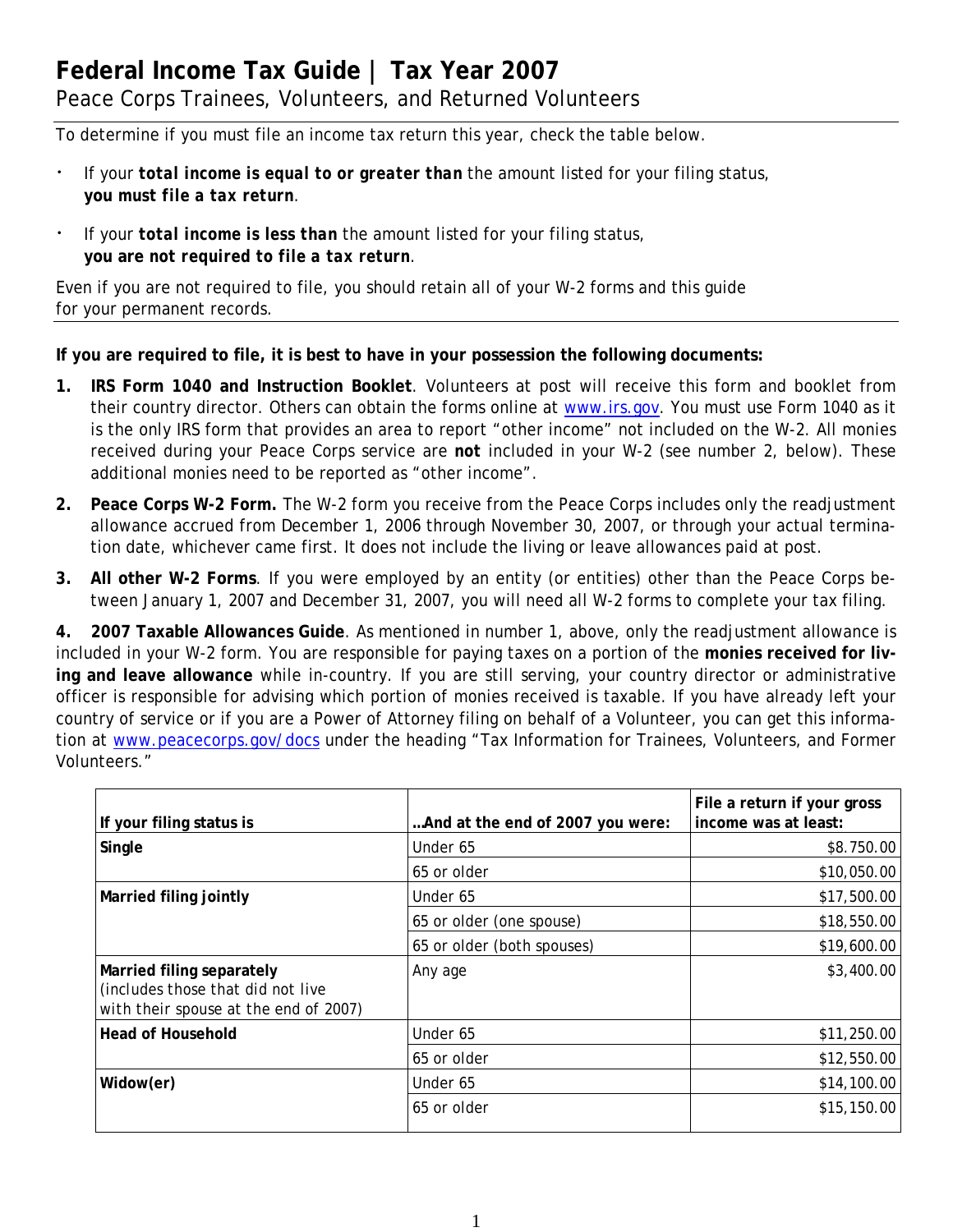## **I. How to Determine Your Taxable Income for 2007**

| A. "Readjustment Allowance"<br>А<br>(Enter amount shown on enclosed Peace Corps W-2 form.)                                                                                                                                                  |  |
|---------------------------------------------------------------------------------------------------------------------------------------------------------------------------------------------------------------------------------------------|--|
| B. "Other employment"<br>B<br>(Enter amount on W-2 form(s) received from other employers.)                                                                                                                                                  |  |
| Add lines A & B                                                                                                                                                                                                                             |  |
| Enter this total on line #7 (Wages, salaries, tips, etc.) on IRS Form 1040                                                                                                                                                                  |  |
| Complete lines 8 through 20 of IRS Form 1040 as appropriate.                                                                                                                                                                                |  |
| Using the 2007 Taxable Allowances Guide or the information given to<br>you by your country director/administrative officer, fill out lines C-F.                                                                                             |  |
| C. "Walk-around allowance"<br>(Multiply number of days in training by daily rate.)                                                                                                                                                          |  |
| D. "Leave Allowance"<br>(Enter \$24.00 for each month of service for which you were a PCV<br>(not a trainee) for 16 days or more; \$12.00 for 15 days or less.)                                                                             |  |
| E. "Living Allowance"<br>(Enter the taxable portion of your living allowance. Obtain this<br>information from your CD/AO or the Peace Corps website.)                                                                                       |  |
| F. "Special Leave Allowance"<br>(Applies only to Volunteers that extend service: Enter \$12.00 for each<br>day of "special leave" taken; 30 days of "special leave" equals \$360.00.)                                                       |  |
| Add lines C through F and enter amount on line #21 (Other income) of IRS Form 1040.<br>You may also have non-Peace Corps income that falls into this category; consult the<br>"other income" section of your IRS 1040 instruction booklet.) |  |
| Total lines #7 through #21 on IRS form 1040 and enter on line #22 of that form.                                                                                                                                                             |  |

**This is your TOTAL INCOME.** 

Attach this page of this tax guide to your IRS 1040 Form.

*Enclose all W-2 forms, and mail to the IRS service center for your home of record. A list of service centers and addresses can be found in the IRS 1040 instruction booklet. Do NOT send to the Peace Corps.*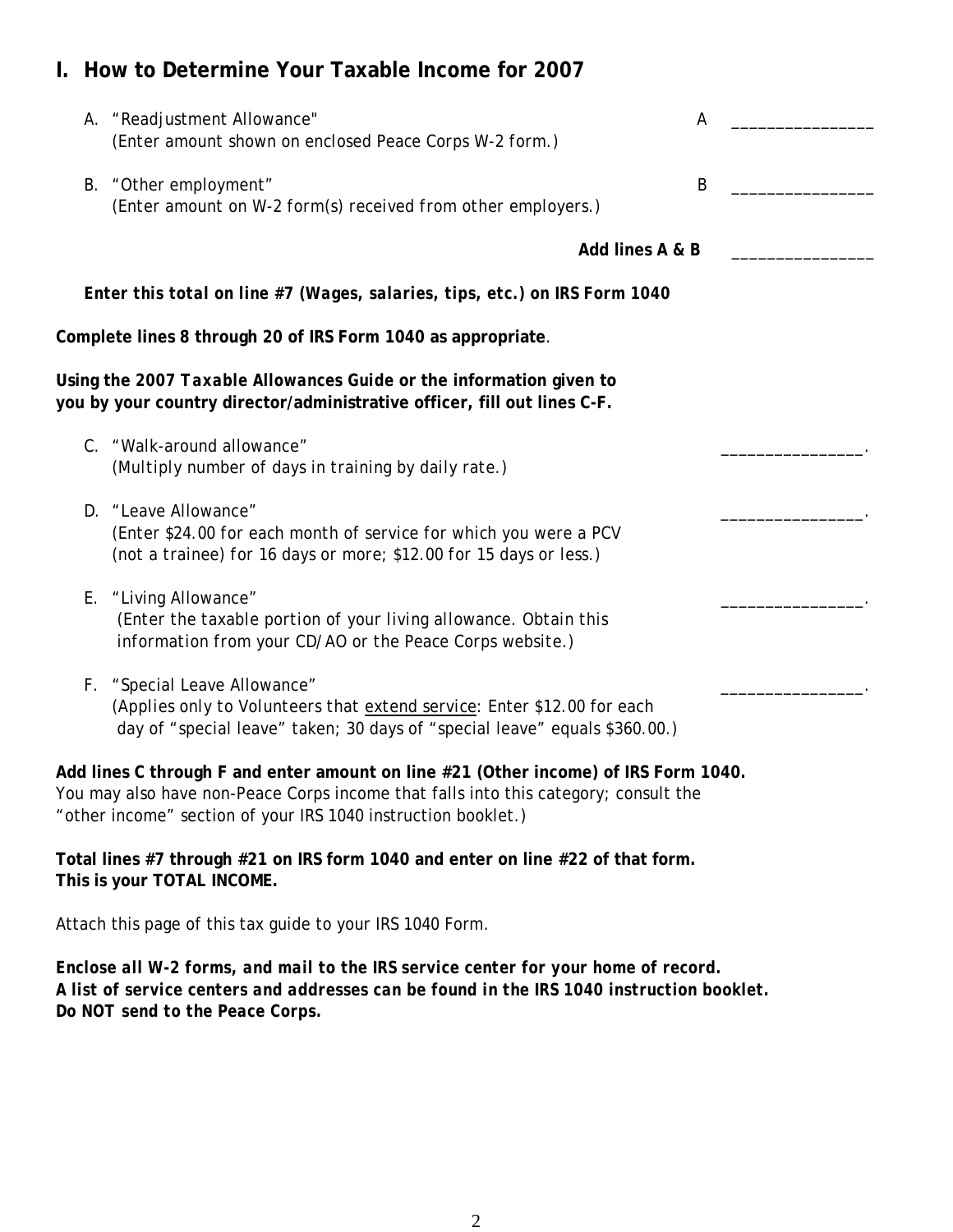## **II. Filing Your Tax Return**

#### **When to File**

If you are in the United States on April 15, 2008, you must file your tax return by that date. If you are outside the United States on April 15, 2008, you are given an automatic filing extension until June 16, 2008.

However, a note must be attached to your return stating that you are residing or traveling outside the U.S. as of April 15. Otherwise, the Internal Revenue Service may classify you as a delinquent and penalize you for late filing. ALTHOUGH YOU RECEIVE AN AUTOMATIC EXTENSION OF TIME IN WHICH TO FILE, YOU SHOULD NOTE THAT THERE IS A STATUTORY CHARGE FOR INTEREST ON ANY TAX WHICH IS NOT PAID BY APRIL 15, 2008.

If it is impossible for you to file your tax return before June 16, you may request an extension of time in which to file your tax return. Your country director or administrative officer can help you locate IRS Form 4868, Application for Extension of Time, which must be submitted to the IRS before June 16, 2008. You can also find this information on the Internal Revenue Service website at [www.irs.gov.](http://www.irs.gov/) AGAIN, THERE IS A STATUTORY CHARGE FOR INTEREST ON ANY TAX WHICH IS NOT PAID BY APRIL 15, 2008. Therefore, you must pay interest on any tax due at the time you do submit your return.

#### **Where to File**

The IRS instruction booklet contains the addresses of all IRS centers. Use the office nearest your legal residence. If you do not claim a legal residence in the United States, use the Philadelphia address. **(Do not send any tax form, W-2 forms, or payments to the Peace Corps.)** 

Starting January 16, 2008 Volunteers whose total income is less than \$54,000 qualify for the Free E-File Program through the IRS. **For more information on this program, visit** www.irs.gov/efile/index.html.

### **Filing**

Income must be reported on your tax return U.S. dollars. For currently serving trainees and Volunteers, your country director or administrative officer will advise you of the taxable portion of all allowances paid in U.S. dollars equivalence. Returned Volunteers should visit [www.peacecorps.gov/docs](http://www.peacecorps.gov/docs) under the heading "Tax Information for Trainees, Volunteers and Former Volunteers" for specific taxable allowance information pertaining to the country in which you served.

You must pay your tax in U.S. dollars. You may use personal or certified checks, money orders, or traveler's checks. You may also request that your country director deduct the appropriate sum from your readjustment allowance, providing the amount is \$350.00 or less. Your country director will request authorization from CFO/VPS by email or fax, using form PC-10*, Application to Allot or Withdraw from RA*. This request should be made to your country director at least one month prior to the date you want the check to be issued to ensure timely filing of your tax return. Your country director cannot accept responsibility for late filing of tax returns.

At the time you request the deduction, you *must* enclose your tax return. **When your country director has received the processed check from CFO/VPS, he/she will mail it ALONG WITH your return to the IRS office you have specified on the form. Do not send your tax return to the Peace Corps.**